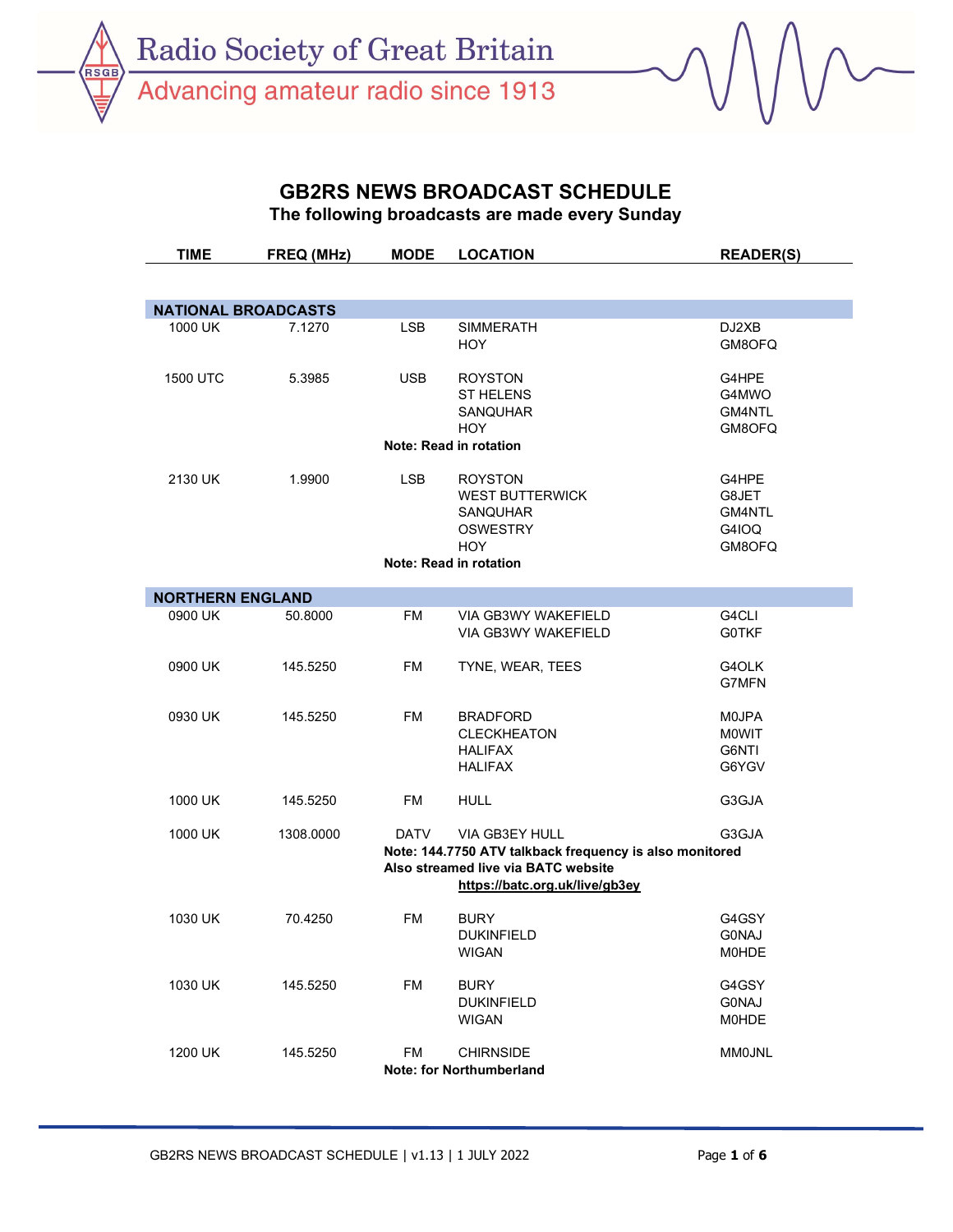

| 2100 UK         | 70.4250                          | <b>FM</b>  | <b>BURY</b><br><b>DUKINFIELD</b><br><b>WIGAN</b>                            | G4GSY<br><b>GONAJ</b><br><b>MOHDE</b> |
|-----------------|----------------------------------|------------|-----------------------------------------------------------------------------|---------------------------------------|
| 2100 UK         | 145.5250                         | <b>FM</b>  | <b>BURY</b><br><b>DUKINFIELD</b><br><b>WIGAN</b>                            | G4GSY<br><b>G0NAJ</b><br><b>MOHDE</b> |
| <b>MIDLANDS</b> |                                  |            |                                                                             |                                       |
| 0800 UK         | 3.6500                           | AM         | <b>MEPPERSHALL</b><br><b>STOWMARKET</b>                                     | G4JBD<br>G0OZS                        |
| 0930 UK         | 3.6500                           | <b>LSB</b> | <b>PERSHORE</b><br><b>WORCESTER</b>                                         | G8BGT<br>G4IDF                        |
| 1100 UK         | 145.5250                         | FM         | <b>MANSFIELD</b>                                                            | G3XDS                                 |
| 1200 UK         | 430.8750<br>439.6500<br>439.6125 | DMR        | GB7DC<br>GB7IN<br>GB7RR                                                     | G4SEB                                 |
|                 |                                  |            | Note: Talk Group TG23590 - Time Slot 1                                      |                                       |
| 1800 UK         | 145.5250                         | <b>FM</b>  | <b>STOKE ON TRENT</b><br>NEWCASTLE-UNDER-LYME                               | G0VVT<br>M5GWH                        |
| 1830 UK         | 50.7900                          | FM         | VIA GB3SX STOKE ON TRENT                                                    | G0VVT                                 |
| 1830 UK         | 439.5250                         | DMR.       | VIA GB7ST STOKE ON TRENT<br>Note: Talk Group TG8 (local only) - Time Slot 2 | G0VVT                                 |
| 1830 UK         | 433.5250                         | <b>FM</b>  | STOKE ON TRENT                                                              | G0VVT                                 |
| 1900 UK         | 145.6375                         | <b>FM</b>  | VIA GB3IN HUTHWAITE                                                         | G4TSN<br><b>GOLCG</b>                 |
| 2030 UK         | 145.5250                         | <b>FM</b>  | <b>NUNEATON</b><br><b>BURTON ON TRENT</b><br><b>NUNEATON</b>                | G8VHI<br>G8EKG<br>G4AEH               |
| 2030 UK         | 144.2500                         | <b>USB</b> | <b>NUNEATON</b><br>Note: 10 ele, beaming north                              | G8VHI                                 |
| 2030 UK         | 433.5250                         | FM.        | <b>NUNEATON</b><br><b>BURTON ON TRENT</b>                                   | G8VHI<br>G8EKG                        |
|                 | <b>SOUTH EAST / EAST ANGLIA</b>  |            |                                                                             |                                       |
| 0800 UK         | 3.6500                           | AM         | <b>MEPPERSHALL</b><br><b>STOWMARKET</b>                                     | G4JBD<br>G0OZS                        |
| 0900 UK         | 3.6500                           | <b>LSB</b> | <b>BRISTOL</b><br><b>READING</b><br><b>READING</b>                          | G4TRN<br>G6UWK<br>G8ROG<br>G4RDC      |
| 0900 UK         | 3.6430                           | DV.        | <b>BURES</b><br>Note: FreeDV @ 700 b/s - set receiver to LSB                | G6WPJ                                 |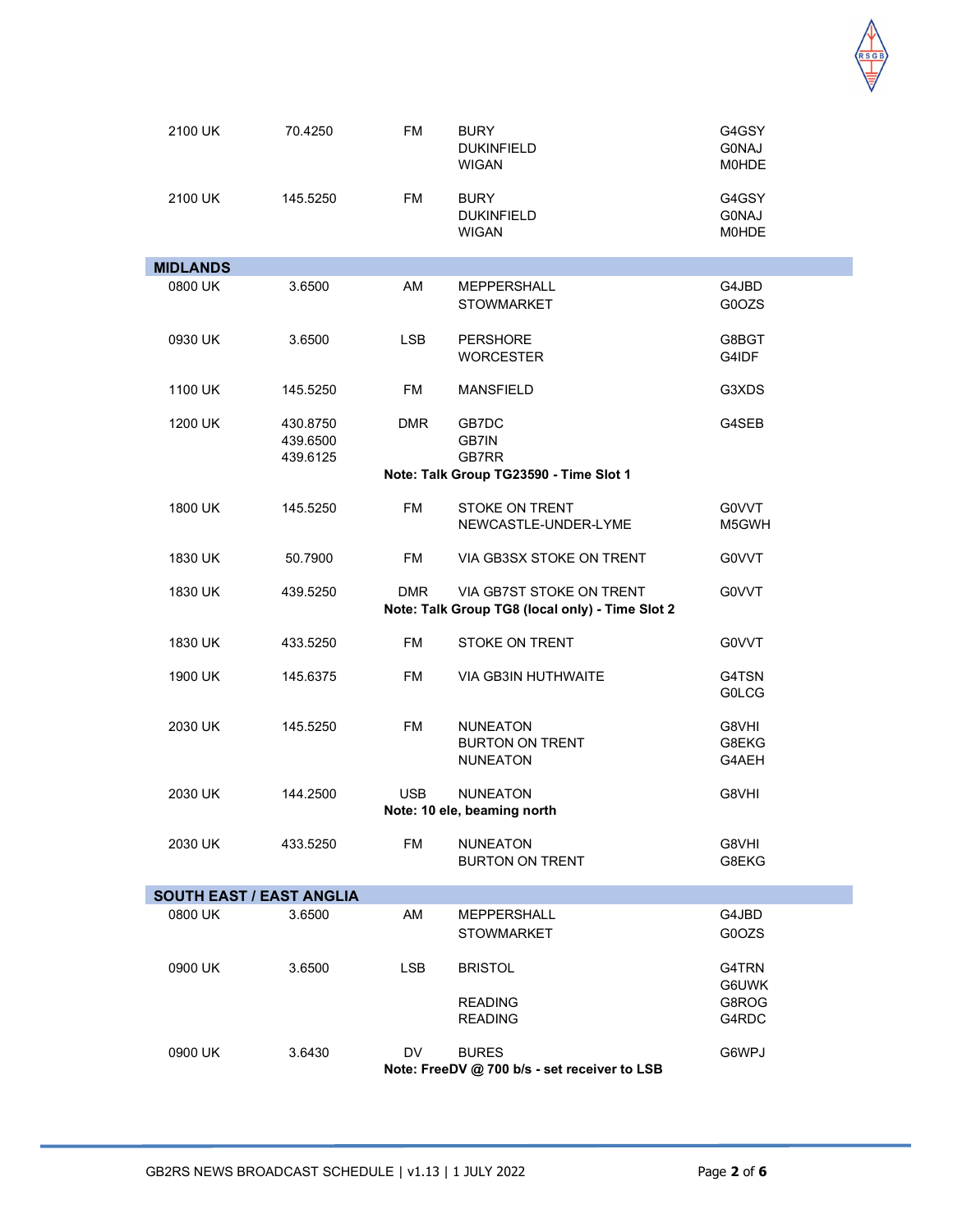

| 0900 UK | 51.5300    | <b>FM</b>   | <b>READING</b><br><b>READING</b>                                                                                   | G8ROG<br>G4RDC                               |
|---------|------------|-------------|--------------------------------------------------------------------------------------------------------------------|----------------------------------------------|
| 0900 UK | 70.4250    | <b>FM</b>   | <b>READING</b><br><b>READING</b>                                                                                   | G8ROG<br>G4RDC                               |
| 0900 UK | 433.0000   | <b>FM</b>   | VIA GB3BN BRACKNELL<br><b>READING</b>                                                                              | G8ROG<br>G4RDC                               |
| 0900 UK | 3408.0000  | <b>DATV</b> | VIA GB3HV FARNHAM<br><b>READING</b><br>Note: Also streamed live via BATC website<br>https://batc.org.uk/live/gb2rs | G8ROG<br>G4RDC                               |
| 0900 UK | 10355.0000 | <b>WFM</b>  | <b>READING</b><br><b>READING</b><br>Note: Four paths, each antenna at 60 deg beamwidth                             | G8ROG<br>G4RDC                               |
| 0900 UK | 145.5250   | <b>FM</b>   | <b>HAINAULT</b><br><b>CHIGWELL</b>                                                                                 | <b>MOMBD</b><br>M0XTA                        |
| 0930 UK | 145.5250   | <b>FM</b>   | <b>EAST PRESTON</b><br><b>WORTHING</b><br>LITTLEHAMPTON                                                            | <b>MOKEL</b><br><b>G0TLU</b><br><b>M0RDV</b> |
| 0930 UK | 145.5250   | FM          | <b>STOWMARKET</b><br><b>WOODBRIDGE</b>                                                                             | G0OZS<br>G7CIY                               |
| 0930 UK | 145.5250   | <b>FM</b>   | <b>FELIXSTOWE</b><br><b>IPSWICH</b><br>Note: Also covers parts of Norfolk, Essex and N Kent                        | G4YQC<br><b>G0DVJ</b>                        |
| 1000 UK | 70.4250    | FM          | <b>DUNTON</b><br>LANGFORD                                                                                          | G4OXY<br>G1GSN                               |
| 1000 UK | 145.5250   | <b>FM</b>   | <b>DUNTON</b><br>LANGFORD<br><b>HITCHIN</b>                                                                        | G4OXY<br>G1GSN<br>G4OXD                      |
| 1015 UK | 433.2250   | FM          | VIA GB3IW ISLE OF WIGHT                                                                                            | <b>MOKEL</b><br><b>M0RDV</b>                 |
| 1100 UK | 433.5250   | FM          | <b>CLACTON ON SEA</b>                                                                                              | <b>G0NAD</b>                                 |
| 1800 UK | 433.5250   | <b>FM</b>   | <b>FOLKSTONE</b>                                                                                                   | G4IMP                                        |
| 1900 UK | 145.6250   | FM          | VIA GB3NB NORWICH                                                                                                  | G4DYC<br>G7URP<br>G3LDI<br>G3YLA             |
| 1900 UK | 70.4250    | FM          | <b>CHIGWELL</b><br><b>ABBEYWOOD</b><br><b>CLACTON ON SEA</b>                                                       | M0XTA<br>2E0HNH<br><b>G0NAD</b>              |
| 1930 UK | 145.5250   | FM          | <b>EASTBOURNE</b>                                                                                                  | G0NQZ<br>G1FBH<br><b>MOLRE</b>               |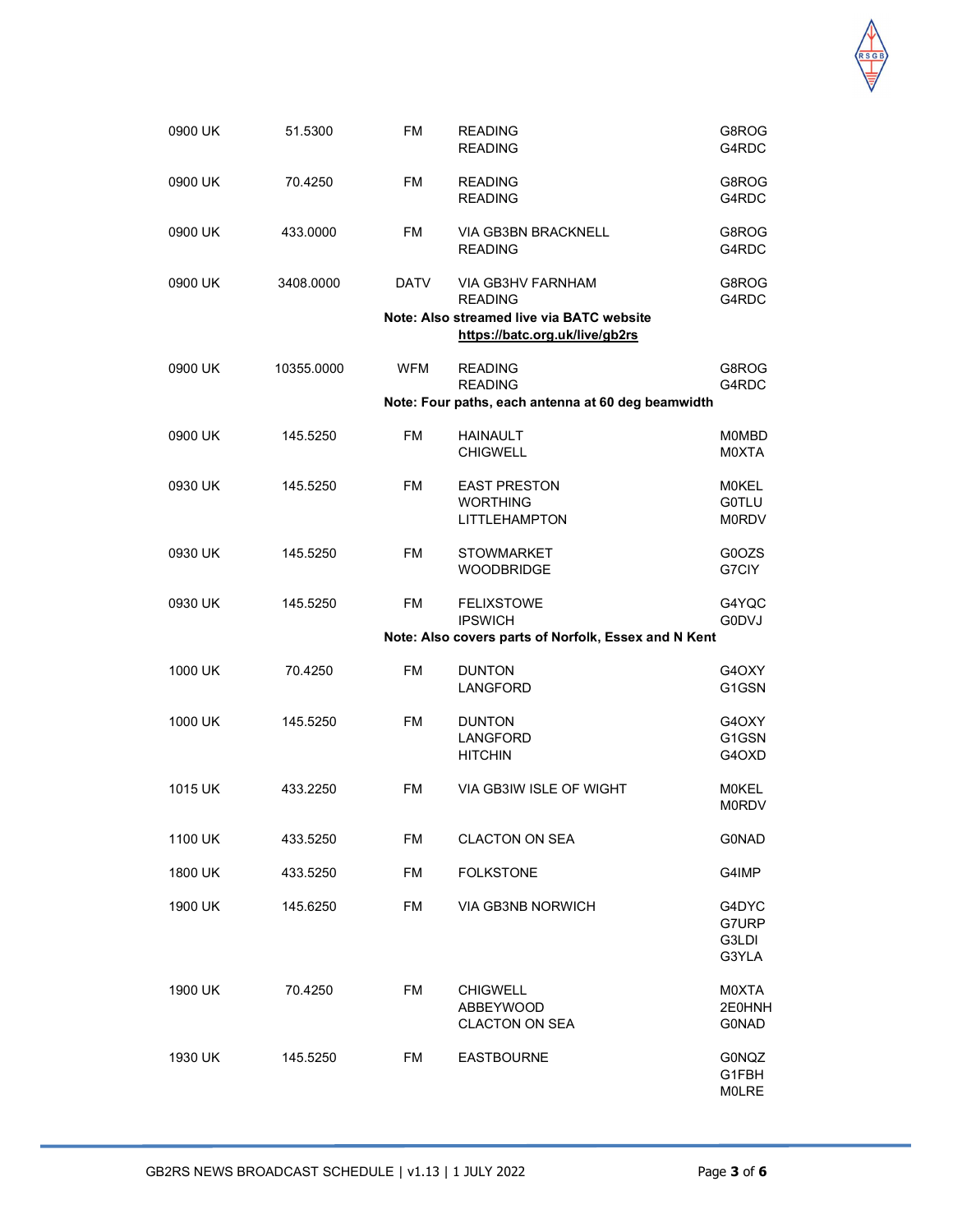

| <b>SOUTH WEST</b> |                        |             |                                                    |                |  |  |  |
|-------------------|------------------------|-------------|----------------------------------------------------|----------------|--|--|--|
| 0900 UK           | 3.6500                 | <b>LSB</b>  | <b>BRISTOL</b>                                     | G4TRN          |  |  |  |
|                   |                        |             |                                                    | G6UWK          |  |  |  |
|                   |                        |             | <b>READING</b>                                     | G8ROG          |  |  |  |
|                   |                        |             | <b>READING</b>                                     | G4RDC          |  |  |  |
|                   |                        |             |                                                    |                |  |  |  |
| 0900 UK           | 3.6430                 | DV          | <b>BURES</b>                                       | G6WPJ          |  |  |  |
|                   |                        |             | Note: FreeDV @ 700 b/s - set receiver to LSB       |                |  |  |  |
|                   |                        |             |                                                    |                |  |  |  |
| 0900 UK           | 51.5300                | <b>FM</b>   | <b>READING</b>                                     | G8ROG          |  |  |  |
|                   |                        |             | <b>READING</b>                                     | G4RDC          |  |  |  |
|                   |                        |             |                                                    |                |  |  |  |
| 0900 UK           | 70.4250                | <b>FM</b>   | <b>READING</b>                                     | G8ROG          |  |  |  |
|                   |                        |             | <b>READING</b>                                     | G4RDC          |  |  |  |
|                   |                        |             |                                                    |                |  |  |  |
| 0900 UK           | 433.0000               | <b>FM</b>   | <b>VIA GB3BN BRACKNELL</b><br><b>READING</b>       | G8ROG<br>G4RDC |  |  |  |
|                   |                        |             |                                                    |                |  |  |  |
| 0900 UK           | 3408.0000              | <b>DATV</b> | VIA GB3HV FARNHAM                                  | G8ROG          |  |  |  |
|                   |                        |             | <b>READING</b>                                     | G4RDC          |  |  |  |
|                   |                        |             | Note: Also streamed live via BATC website          |                |  |  |  |
|                   |                        |             | https://batc.org.uk/live/gb2rs                     |                |  |  |  |
|                   |                        |             |                                                    |                |  |  |  |
| 0900 UK           | 10355.0000             | <b>WFM</b>  | <b>READING</b>                                     | G8ROG          |  |  |  |
|                   |                        |             | <b>READING</b>                                     | G4RDC          |  |  |  |
|                   |                        |             | Note: Four paths, each antenna at 60 deg beamwidth |                |  |  |  |
|                   |                        |             |                                                    |                |  |  |  |
| 0930 UK           | 145.7250               | <b>FM</b>   | VIA GB3NC ST. AUSTELL                              | G4BHD          |  |  |  |
|                   |                        |             |                                                    | G4OCO          |  |  |  |
|                   |                        |             |                                                    | <b>G0PNM</b>   |  |  |  |
|                   |                        |             |                                                    | G5XDX          |  |  |  |
| 0930 UK           | 430.8250               | <b>FM</b>   | <b>VIA GB3ZB BRISTOL</b>                           | G4TRN          |  |  |  |
|                   | 430.9250               |             | and GB3FI CHEDDAR                                  | G7NJX          |  |  |  |
|                   |                        |             |                                                    |                |  |  |  |
| 0900 UK           | 145.5250               | <b>FM</b>   | <b>EXMOOR</b>                                      | G6ASK          |  |  |  |
|                   |                        |             |                                                    |                |  |  |  |
| 1030 UK           | 145.5250               | <b>FM</b>   | <b>CENTRAL BRISTOL</b>                             | G4TRN          |  |  |  |
|                   |                        |             | SANDFORD                                           | G7NJX          |  |  |  |
|                   |                        |             |                                                    |                |  |  |  |
| 1100 UK           | 145.3375               | <b>FM</b>   | VIA MB7IPN WATERLOOVILLE                           | G7TEM          |  |  |  |
|                   |                        |             |                                                    |                |  |  |  |
|                   | <b>CHANNEL ISLANDS</b> |             |                                                    |                |  |  |  |
| 0900 UK           | 3.6500                 | <b>LSB</b>  | <b>BRISTOL</b>                                     | G4TRN          |  |  |  |
|                   |                        |             |                                                    | G6UWK          |  |  |  |
|                   |                        |             | <b>READING</b>                                     | G8ROG          |  |  |  |
|                   |                        |             | <b>READING</b>                                     | G4RDC          |  |  |  |
| 0900 UK           | 3.6430                 | DV          | <b>BURES</b>                                       | G6WPJ          |  |  |  |
|                   |                        |             | Note: FreeDV @ 700 b/s - set receiver to LSB       |                |  |  |  |
|                   |                        |             |                                                    |                |  |  |  |
| 0900 UK           | 145.5250               | <b>FM</b>   | <b>JERSEY</b>                                      | GJ0PDJ         |  |  |  |
|                   |                        |             |                                                    |                |  |  |  |
| 0930 UK           | 145.5250               | <b>FM</b>   | <b>GUERNSEY</b>                                    | <b>GU0SUP</b>  |  |  |  |
|                   |                        |             |                                                    | GU8ITE         |  |  |  |
|                   |                        |             |                                                    | GU6EFB         |  |  |  |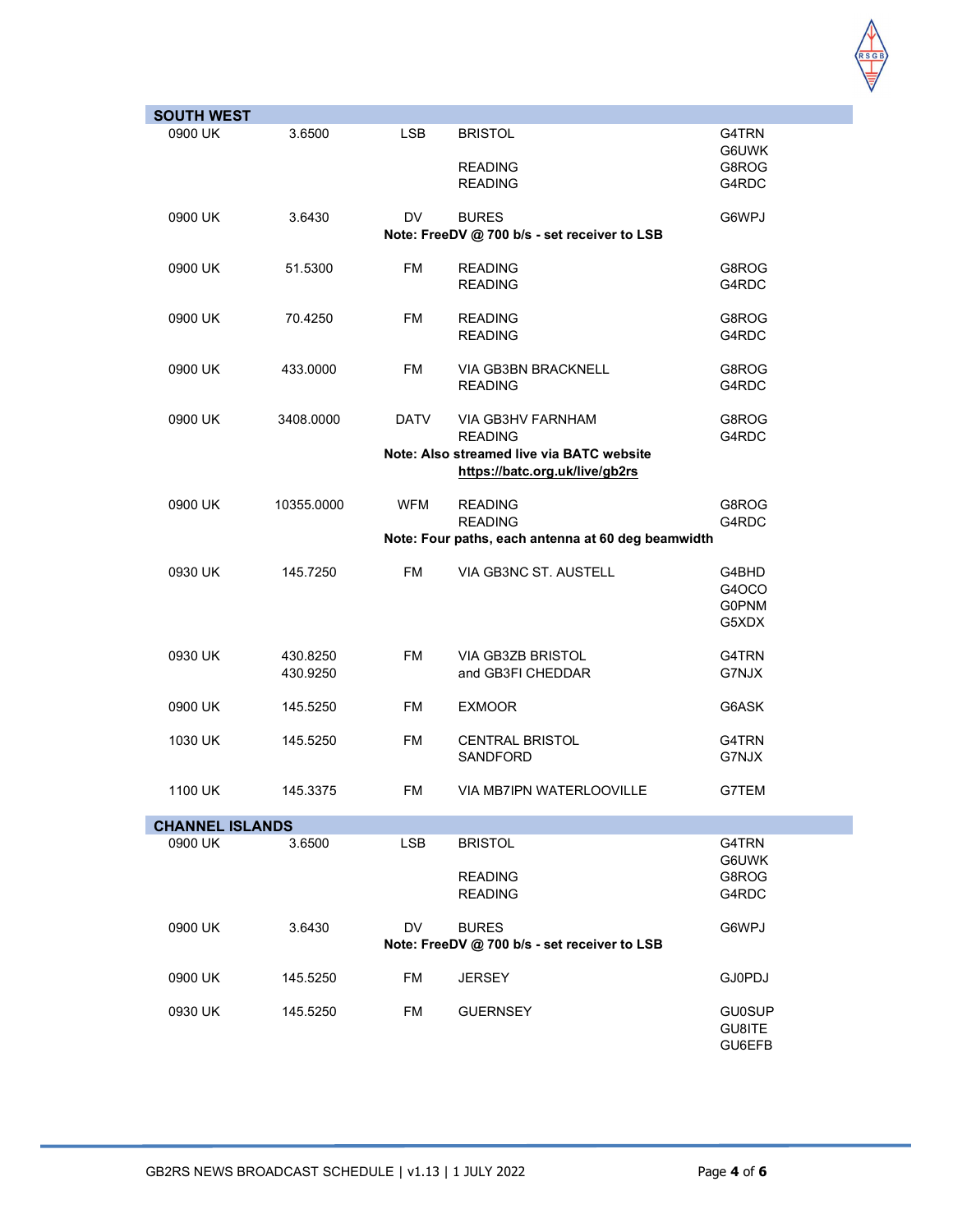

| <b>WALES</b>            |          |            |                                              |               |
|-------------------------|----------|------------|----------------------------------------------|---------------|
| 0900 UK                 | 3.6500   | <b>LSB</b> | <b>BRISTOL</b>                               | G4TRN         |
|                         |          |            |                                              | G6UWK         |
|                         |          |            | <b>READING</b>                               | G8ROG         |
|                         |          |            | <b>READING</b>                               | G4RDC         |
|                         |          |            |                                              |               |
| 0900 UK                 | 3.6430   | <b>DV</b>  | <b>BURES</b>                                 | G6WPJ         |
|                         |          |            | Note: FreeDV @ 700 b/s - set receiver to LSB |               |
|                         |          |            |                                              |               |
| 1830 UK                 |          | <b>FM</b>  | <b>CAERNARFON</b>                            | GW0AQR        |
|                         | 145.5250 |            |                                              |               |
|                         |          |            |                                              | GW4KAZ        |
|                         |          |            |                                              |               |
| <b>NORTHERN IRELAND</b> |          |            |                                              |               |
| 0930 UK                 | 145.5250 | <b>FM</b>  | <b>PORTADOWN</b>                             | GI4SJQ        |
|                         |          |            | <b>CARRICKFERGUS</b>                         | <b>MI0AWL</b> |
|                         |          |            |                                              |               |
| 1000 UK                 | 3.6400   | <b>LSB</b> | <b>DUNGIVEN</b>                              | <b>GI0AZA</b> |
|                         |          |            | <b>DUNGIVEN</b>                              | GI0AZB        |
|                         |          |            | <b>STRABANE</b>                              | <b>MI0HOZ</b> |
|                         |          |            |                                              |               |
| 1000 UK                 | 433.0500 | <b>FM</b>  | VIA GB3UL BELFAST                            | <b>MI0AWL</b> |
|                         |          |            |                                              | GI4SJQ        |
|                         |          |            |                                              |               |
| 1200 UK                 | 439.5875 | <b>DMR</b> | VIA GB7HZ STRABANE                           | <b>MI0HOZ</b> |
|                         | 439.6000 | <b>DMR</b> | VIA GB7WT OMAGH                              |               |
|                         | 430.8625 | <b>DMR</b> | VIA GB7CX COLERAINE                          |               |
|                         | 439.7375 | <b>DMR</b> | <b>VIA GB7HI LISBURN</b>                     |               |
|                         | 439.4875 | <b>DMR</b> | VIA GB7MW CARRICKFERGUS                      |               |
|                         |          |            | Note: Talk Group TG2354 - Time Slot 2        |               |
|                         |          |            |                                              |               |
| 1930 UK                 | 430.9500 | <b>DMR</b> | VIA GB3OM OMAGH                              | <b>MI0RWY</b> |
|                         | 439.6625 | <b>DMR</b> | VIA GB7LY DERRY                              | 210SJV        |
|                         |          |            |                                              |               |
|                         | 439.5250 | <b>DMR</b> | VIA GB7UL CARRICKFERGUS                      | <b>MI0HOZ</b> |
|                         | 439.6250 | <b>DMR</b> | VIA GB7HB TANDRAGEE                          | <b>MI0RYL</b> |
|                         | 439.5875 | <b>DMR</b> | VIA GB7HZ STRABANE                           | M1AIB         |
|                         | 439.6750 | <b>DMR</b> | VIA GB7MF MAGHERAFELT                        | 2E0SHZ        |
|                         | 439.5750 | <b>DMR</b> | <b>VIA GB7KP COMBER</b>                      |               |
|                         |          |            | Note: Talk Group TG880 - Time Slot 2         |               |
|                         |          |            |                                              |               |
| <b>ISLE OF MAN</b>      |          |            |                                              |               |
| 1100 UK                 | 430.8250 | FM         | VIA GB3IM-C DOUGLAS                          | GD6ICR        |
|                         |          |            |                                              | GD6AFB        |
|                         |          |            |                                              | 2D0PEY        |
|                         |          |            |                                              | <b>MD0MAN</b> |
|                         |          |            |                                              |               |
| 1100 UK                 | 430.8750 | FM         | VIA GB3IM-P PEEL                             | GD6ICR        |
|                         |          |            |                                              | GD6AFB        |
|                         |          |            |                                              | 2D0PEY        |
|                         |          |            |                                              | <b>MD0MAN</b> |
|                         |          |            |                                              |               |
| 1100 UK                 | 430.8250 | <b>FM</b>  | VIA GB3IM-R RAMSEY                           | GD6ICR        |
|                         |          |            |                                              | GD6AFB        |
|                         |          |            |                                              | 2D0PEY        |
|                         |          |            |                                              | <b>MD0MAN</b> |
|                         |          |            |                                              |               |
| 1100 UK                 | 430.1250 | <b>FM</b>  | VIA GB3IM-S DOUGLAS                          | GD6ICR        |
|                         |          |            |                                              | GD6AFB        |
|                         |          |            |                                              | 2D0PEY        |
|                         |          |            |                                              |               |
|                         |          |            |                                              | <b>MD0MAN</b> |